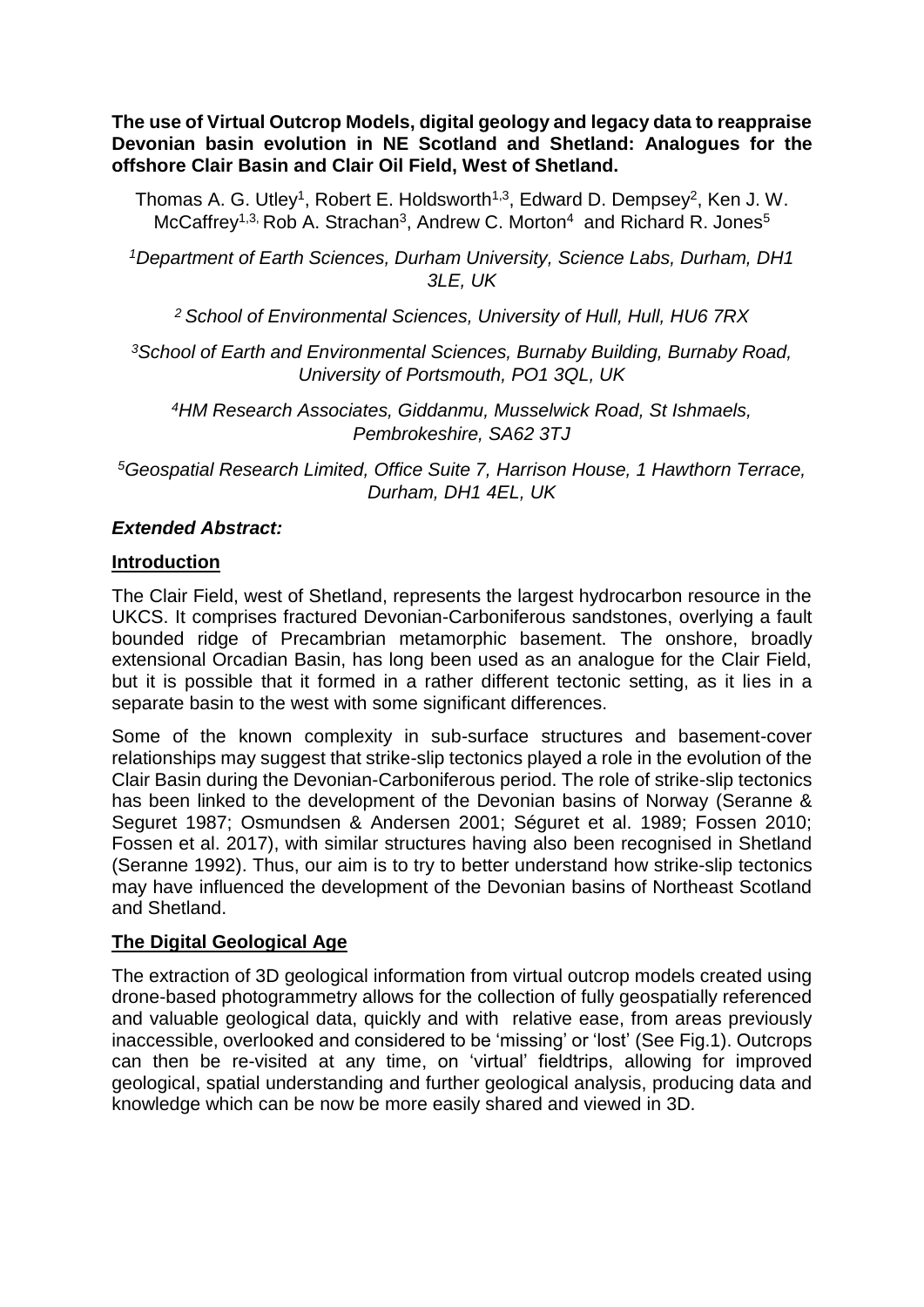New digital geological methodologies are not a replacement for traditional fieldwork, but should be seen as the 'norm' and used to supplement and complement traditional fieldwork, desk-based studies and geological data analyses. The integration of these techniques with the results of re-interpretation and re-examination of large quantities of onshore and offshore legacy data generated by industry and academia represents a more cost-effective and time efficient approach. Vast quantities of data can now be collated, interrogated and analysed in new ways, deriving new value, and highlighting trends and features hidden away within solitary datasets and in archives.



## **Reappraisal of Devonian Basin Development**

We illustrate this using a reappraisal of the stratigraphy, structure and tectonic evolution of onshore analogues for the Devonian-Carboniferous Clair Basin that includes detailed analysis of basement/cover contacts, and the structural architecture of the overlying Devonian sequences. This is achieved through the integration of multiscale, topographic, photogrammetric, bathymetric, geological and geophysical data. Both legacy and new, onshore and offshore data has been collated and is used in conjunction with fieldwork, structural analysis, heavy mineral provenance analysis, detrital zircon geochronology and the production of Virtual Outcrop Models (VOMs).

Our new synthesis extends from Shetland, Orkney and Caithness, and consistently reveals evidence for synchronous Devonian-age growth faulting and growth folding in all areas. These observations are consistent with models of constrictional extension during regional sinistral transtension along the Walls Boundary and Great Glen Fault Zones. The presence of folds that formed during early basin development, synchronous with basin filling and not due to later reactivation, is important for the assessment of petroleum systems. This is primarily due to the formation of potential hydrocarbon trapping geometries created during basin formation in proximity to potential Devonian lacustrine source rocks, which in the Orcadian basin were mature during the Carboniferous (Astin 1985; Astin 1990; Hillier & Marshall 1992; Marshall et al. 1985). Importantly, this is before basin inversion and exhumation in the Permo-Carboniferous, to which many of these folds have traditionally been attributed. Furthermore, these structures may be present for later reactivation and/or act as traps for hydrocarbon accumulations in other petroleum systems.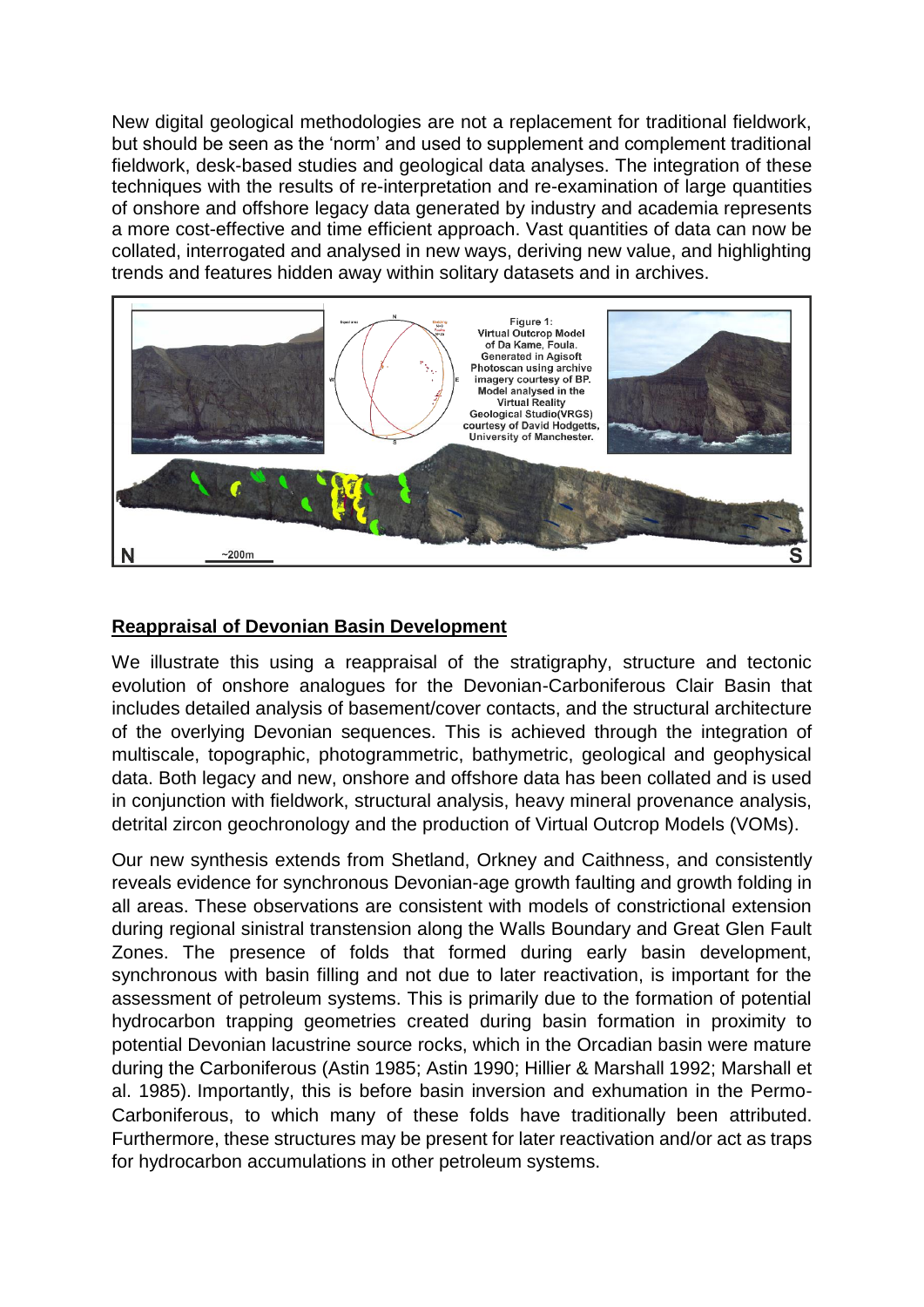Analysis of offshore data from Caithness/Orkney has also provided new insights into some of the large scale structures present within the Orcadian Basin, which are poorly exposed onshore. Large scale folds and significant numbers of faults and fracture zones can be observed at the sub-seismic scale, and allow the linking of what is seen at outcrop in coastal section, to what is imaged in subcrop the subsurface (Figure 2).



New heavy mineral analysis has revealed subtle differences in sediment provenance between the Devonian Basins of Shetland and Foula, an island 25km to the Southwest. The similarity in provenance signature of Foula, to the Devonian sediments of the Clair Basin and Orkney, suggest similarities in source region, and a large-scale, linked depositional system. This hypothesis is supported by detrital zircon geochronology which has identified the East Greenland continental margin, as the source of sediment into the Clair Basin. More mixed provenance signatures in Caithness/Moray Firth and Shetland reflect both distal, and local sources in Northern Scotland and Shetland respectively. (Schmidt et al. 2012; Sasnowski 2015). The contrasting provenance signatures reflect the complex interplay of climate and tectonics controlling the source of sediment into the Orcadian and Clair Basins.

# **Conclusions**

The unusual basin architecture, diversity of basement/cover relationships, together with the distribution, type, and size of structures apparent in the Orcadian Basin could lead to difficulties in exploration and appraisal of resources offshore. This knowledge can be taken further for exploration in offshore settings such as the developing fractured basement play, West of Shetland (Belaidi et al. 2016; Trice 2014) where an improved knowledge of the nature of the unconformity and fracture systems in the basement and cover sequences could improve seismic imaging and direct drilling campaigns, saving costs, minimising downtime and improving safety.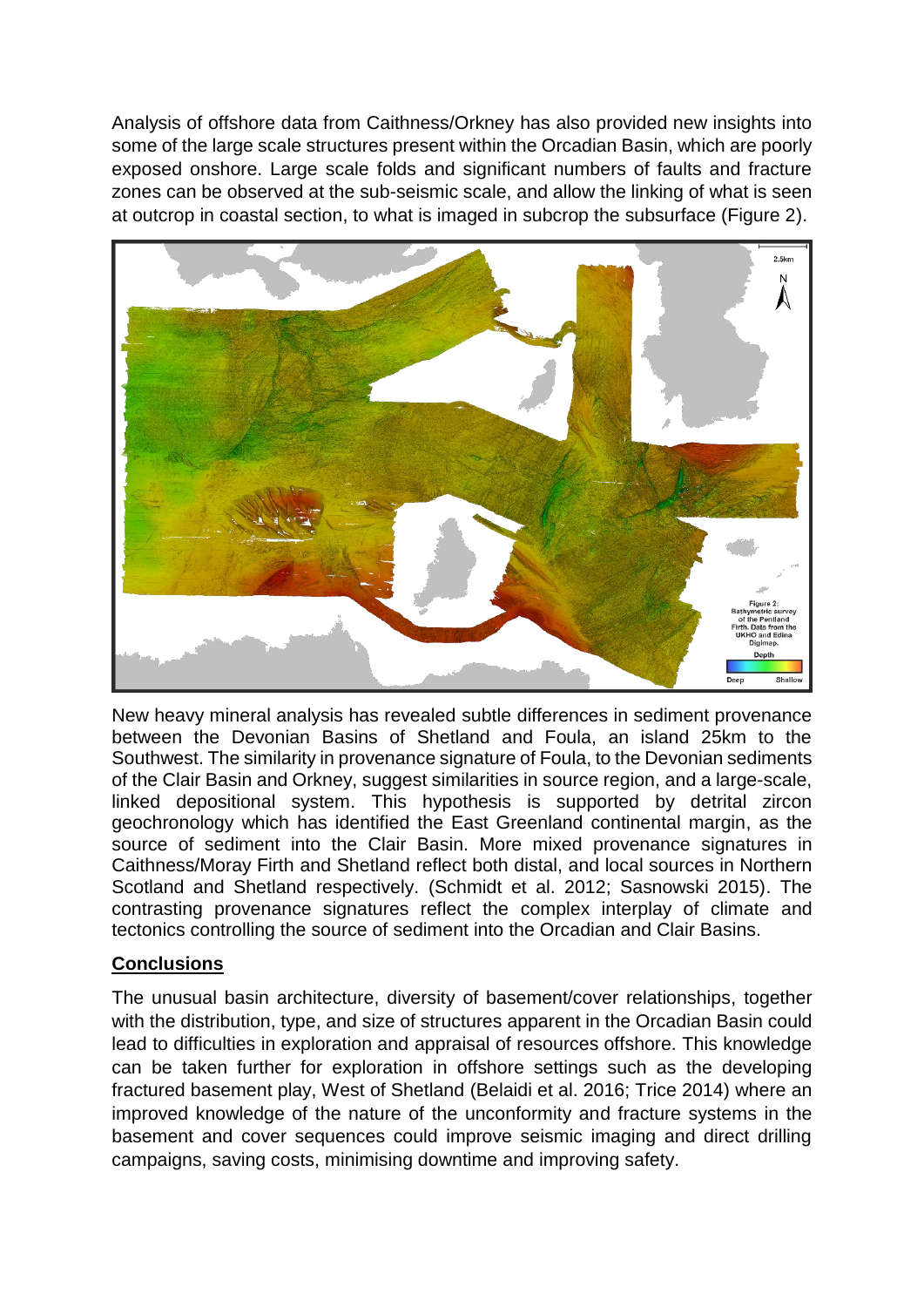We propose that the established models for Devonian basin development used offshore may require further revision and that some analogues in Shetland, such as the island of Foula, may represent the missing link between the Clair Basin and the larger Orcadian Basin, preserving a snapshot in the structural and stratigraphic evolution of the Devonian basins of Northeast Scotland.

## **References:**

- Astin, T.R., 1990. The Devonian lacustrine sediments of Orkney, Scotland; implications for climate cyclicity, basin structure and maturation history. *Journal of the Geological Society*, 147(1), pp.141–151. Available at: http://jgs.lyellcollection.org/content/147/1/141.abstract.
- Astin, T.R., 1985. The palaeogeography of the Middle Devonian Lower Eday Sandstone, Orkney. *Scottish Journal of Geology*, 21(3), pp.353–375.
- Belaidi, A. et al., 2016. The Lancaster Field: progress in opening the UK's fractured basement play. *Geological Society, London, Petroleum Geology Conference series*, 8. Available at: http://pgc.lyellcollection.org/content/early/2016/09/22/PGC8.20.abstract.
- Fossen, H., 2010. Extensional tectonics in the North Atlantic Caledonides: a regional view. *Geological Society, London, Special Publications*, 335(1), p.767 LP-793. Available at: http://sp.lyellcollection.org/content/335/1/767.abstract.
- Fossen, H. et al., 2017. Post-Caledonian extension in the West Norway–northern North Sea region: the role of structural inheritance. *Geological Society, London, Special Publications*, 439(1), pp.465–486.
- Hillier, S. & Marshall, J.E.A., 1992. Organic maturation, thermal history and hydrocarbon generation in the Orcadian Basin, Scotland. *Journal of the Geological Society*, 149(4), pp.491–502.
- Marshall, J.E.A., Brown, J.F. & Hindmarsh, S., 1985. Hydrocarbon source rock potential of the Devonian rocks of the Orcadian Basin. *Scottish Journal of Geology*, 21(3), pp.301–320. Available at: http://sjg.lyellcollection.org/content/21/3/301.short?rss=1&ssource=mfc.
- Osmundsen, P.T. & Andersen, T.B., 2001. The middle Devonian basins of western Norway: sedimentary response to large-scale transtensional tectonics? *Tectonophysics*, 332(1–2), pp.51–68. Available at: http://www.sciencedirect.com/science/article/pii/S0040195100002493.
- Sasnowski, A., 2015. Palaeogeographic implications of heavy mineral and detrital zircon provenance of Devonian-Carboniferous sedimentary rocks in the North Atlantic region .
- Schmidt, a. S. et al., 2012. Interplay of proximal and distal sources in Devonian-Carboniferous sandstones of the Clair Basin, west of Shetland, revealed by detrital zircon U-Pb ages. *Journal of the Geological Society*, 169(6), pp.691– 702. Available at: http://jgs.lyellcollection.org/cgi/doi/10.1144/jgs2011-148.